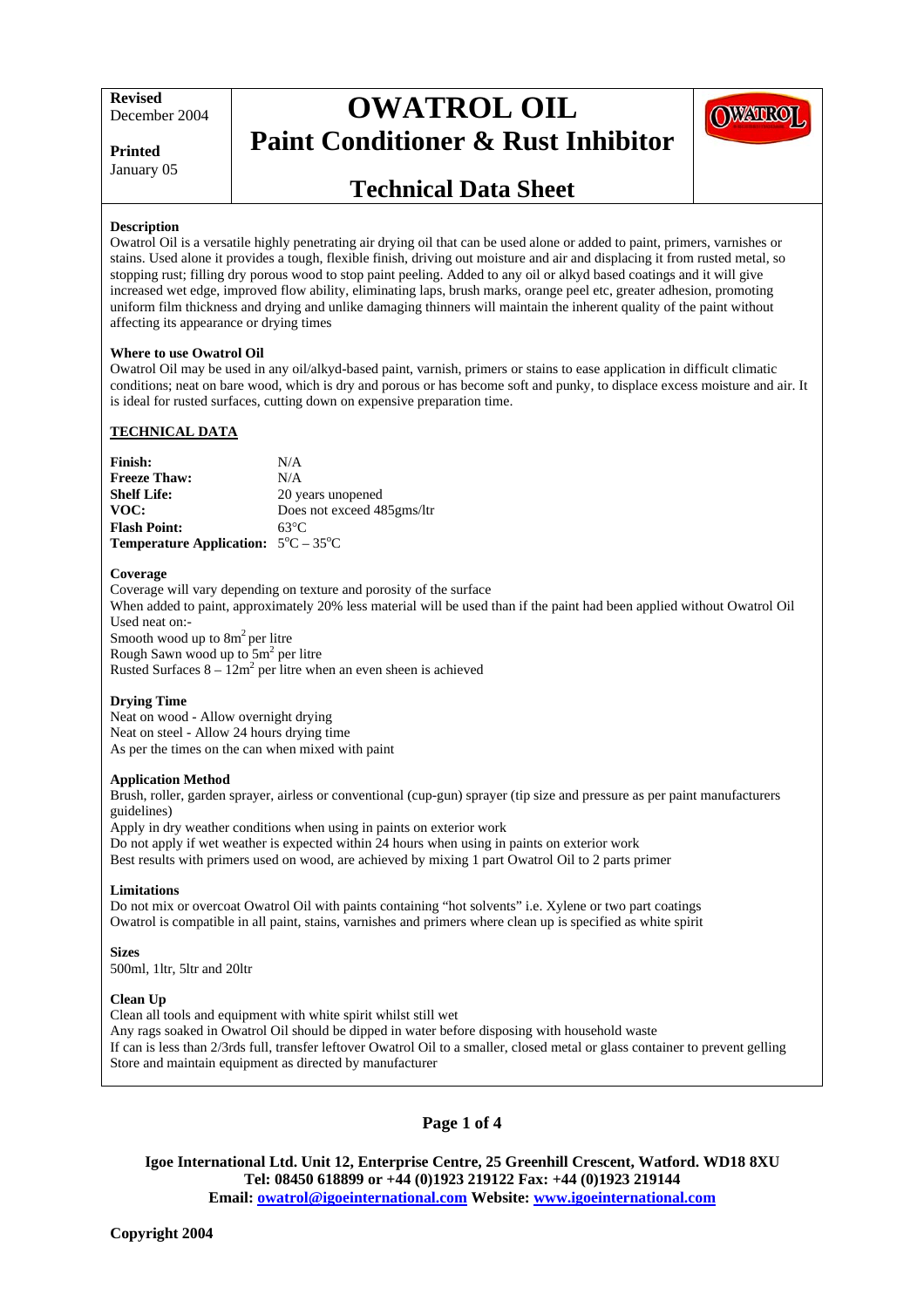# **OWATROL OIL Paint Conditioner & Rust Inhibitor**



**Printed**  January 05

### **Technical Data Sheet**

#### **PAINT CONDITIONER**

A paint conditioner is an ingredient added to paint when surface or weather conditions prevent the paint from performing as it was formulated to. Paint manufacturers sell paint every day of the year and must therefore formulate their paint to work at an average temperature; any deviance from this necessitates adjusting the paint.

Paint, when used under the right conditions, with the proper surface preparation and according to label instructions, performs as designed. Often surface conditions such as high porosity or weather conditions such as hot or cold temperatures, low humidity etc. challenge this performance. The thinners in an oil-based paint will evaporate in hot dry weather causing it to drag; alternatively in cold weather the paint will turn sluggish, thereby making it difficult to apply a smooth even coat. When the surface is very dry and porous it will suck the thinners from the paint, causing improper film formation and subsequent premature failure of the coating.

Owatrol Oil when added to paint helps overcome these problems, by giving increased wet edge in hot conditions and easing application in cold conditions. Owatrol Oil has high penetrating qualities, being three times wetter than water; makes it ideal for dry and porous substrates. Whether used alone or mixed with a primer, its penetrating qualities take it deep into the wood, filling the woods pores, driving out any excess moisture and air, thereby aiding adhesion and allowing a proper paint film to develop, preventing premature failure of any subsequent coats.

**Directions for use:** 

#### **SURFACE PREPARATION**

Prepare surface as per instructions on the paint can

Remove all loose and flaking material

Treat any organic growth with fungicidal solution or a mix of 1 part water to 1 part bleach, rinse thoroughly and allow to dry

#### **APPLICATION**

Apply paint in normal manner

If paint is sticky, drags, sets up to fast or does not level properly add Owatrol Oil (stirring in well) until the paint works smoothly, easily and evenly. Allow the brush, roller or sprayer to be your guide

#### **Mixing Instructions**

Topcoat: Add between 5% – 20% by volume of Owatrol Oil/Ltr of paint Undercoat: Add **up to** 30% by volume of Owatrol Oil/Ltr of paint Primer: Add **up to** 50% by volume of Owatrol Oil/Ltr of paint

**The above is meant as a guide only. Conditions of application, porosity of surface etc. will dictate the amount of Owatrol Oil to be mixed into the paint** 

#### **Wood Surfaces In Sound Condition**

Stir paint thoroughly

Spot prime any bare wood with a mix of 1 part Owatrol Oil to 2 parts primer and apply in normal manner Follow with normal paint system adding Owatrol Oil as in Mixing Instructions above to ease application

#### **Wood Surfaces In Soft Punky Condition**

Apply two to four liberal coats of Owatrol Oil as fast as the wood can absorb them

#### **Do not allow Owatrol Oil to dry between applications**

When the wood cannot absorb any more wipe up any excess and allow overnight drying Follow with normal paint system adding Owatrol Oil as in Mixing Instructions above to ease application

#### **Page 2 of 4**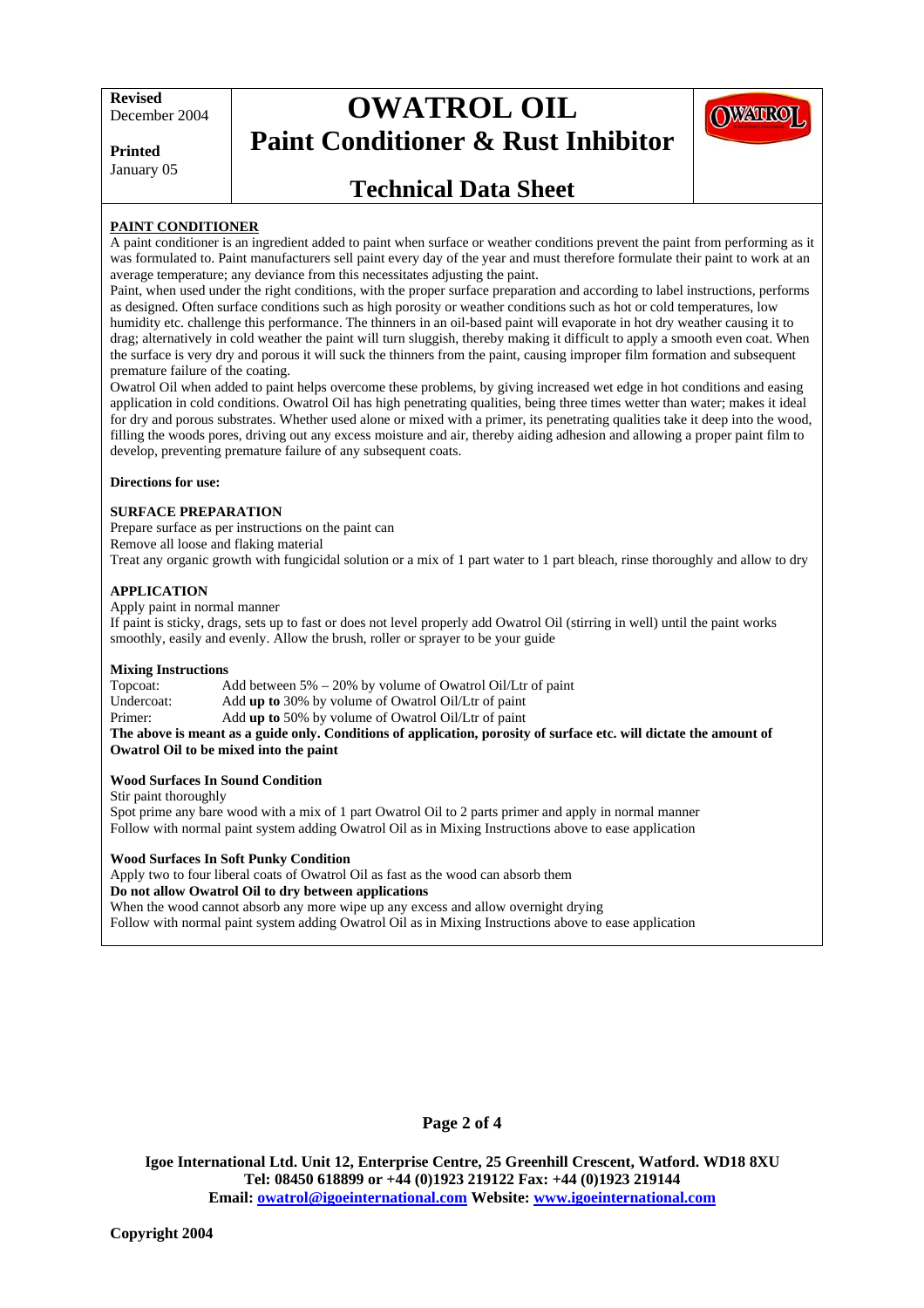# **OWATROL OIL Paint Conditioner & Rust Inhibitor**



**Printed**  January 05

## **Technical Data Sheet**

#### **RUST INHIBITOR**

Rusty iron and steel surfaces have a spongy, scaly layer of iron oxide, the result of electrolytic action, which has destroyed the true substance of the metal. This highly absorptive surface soaks up and traps corrosive liquids, moisture and air, which constantly eat deeper and deeper into the raw, exposed metal.

Owatrol Oil wets with great rapidity any surfaces to which it is applied. This wetting action spreads in all directions, especially downward. Its exceptional power of penetration carries it into, through, and around the deepest and most finely granulated forms of rust. Owatrol Oil displaces air and moisture and incorporates the rust into a waterproof protective coating – an ideal foundation for paint.

Steel surfaces vary from clean or slightly rusted to pitted and severely rusted. Metal primers (like wood primers) are formulated for clean surfaces and cannot be expected to perform as well on rusty steel. Owatrol Oil should always be added to metal primers to ensure that porous rust is sealed to the base metal. On surfaces inaccessible to brush or roller, Owatrol Oil can be sprayed or "flowed" into these areas to greatly reduce additional rust formation.

Owatrol Oil can be used alone to protect iron and steel from further rusting for many months and need not be removed, as it forms an ideal surface for the primer to bond to when the time comes to paint

#### **Directions for use:**

#### **SURFACE PREPARATION**

Surfaces must be clean, dry and free from oil grease and other surface contamination Remove all loose rust, rust scale, loose and blistered paint using a wire brush or scraper Feather in all sharp paint edges **Do not remove firm rust**

**Do not clean back to a bright finish** 

### **APPLICATION**

**Old Rusted Steel**  Saturate rust with Owatrol Oil or a mixture of 1 part Owatrol Oil to 1 part Primer Saturation is indicated by a uniform glossy appearance Before this has hardened, check surfaces and remove rust scale and old paint loosened by the above If needed, touch up areas where rust scale or old paint has been removed Allow 24 hours for drying and follow with normal paint system adding Owatrol Oil if necessary to ease application **Note** Owatrol will not lift well-bonded paint

#### **Iron & Steel Surfaces Covered With Light or Spot Rust**

Mix one part Owatrol to two parts primer to increase penetration, which is necessary to stop rust action Allow to dry overnight

Follow with normal paint system adding Owatrol Oil if necessary to ease application

#### **New Unpainted Rusty Steel**

Saturate rust with Owatrol Oil or a mixture of 1 part Owatrol Oil to 1 part Primer Saturation is indicated by a uniform glossy appearance Before this has hardened, check surfaces and remove any loose rust scale that may have been missed during the cleaning operation If possible touch up areas where rust scale has been removed Allow 24 hours for drying and follow with normal paint system adding Owatrol Oil if necessary to ease application

#### **Clean Steel i.e. pickled stock or new steel sandblasted to remove mill scale and is not rusty**

Apply a mixture of 1 part Owatrol Oil to 3 parts Primer

Allow over night drying

Follow with normal paint system adding Owatrol Oil if necessary to ease application

#### **Page 3 of 4**